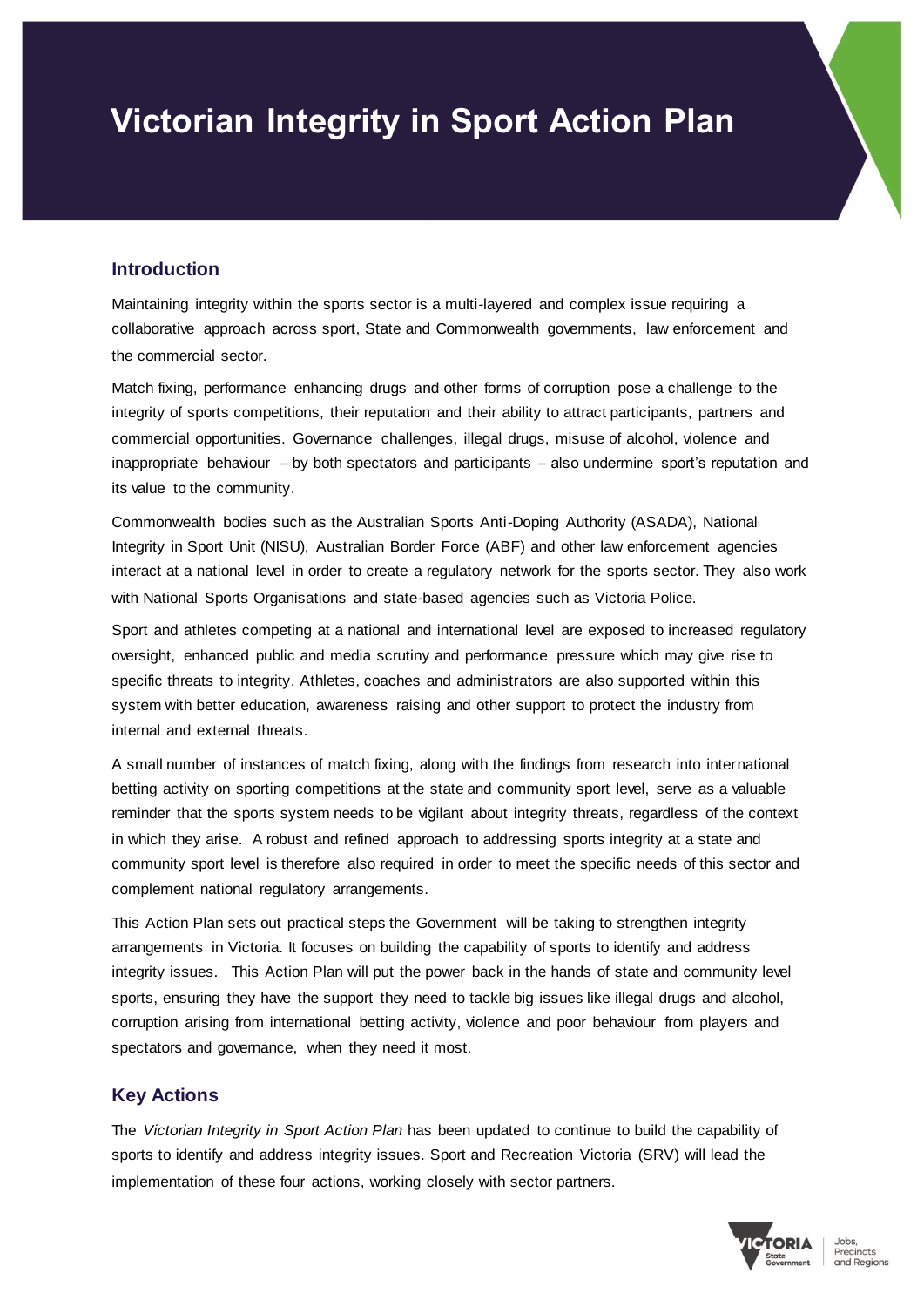# **Action 1 – Leverage the expertise of the Victorian Sport Integrity Network**

The Victorian Government established the Victorian Sport Integrity Network in 2017. The Network provides the opportunity to share sport integrity knowledge and intelligence across the sector and access expertise to consult, develop and implement government policy, training resources and sector responses to integrity issues.

SRV will convene and manage the Network, including coordinating meetings to be held three times per year. SRV will report to the Minister for Tourism, Sport and Major Events on the Network's recommendations on key issues and responses to sport integrity developments. Leveraging the expertise of the Network will be essential in delivering the next wave of reforms that support integrity at all levels of Victorian sport.

# **Action 2 – Holding an annual integrity in sport symposium**

SRV will work with key stakeholders to facilitate the holding of an annual integrity in sport symposium to:

- bring together stakeholders including the Victorian Sport Integrity Network, National Integrity of Sport Unit, Sport Australia, Australian Sports Anti-Doping Authority, Victoria Police and the Victorian Commission for Gambling and Liquor Regulation
- help build connections and improve the knowledge of integrity risk across the sector.

# **Action 3 – Embed an integrity culture in sport**

SRV will work closely with experts to facilitate web-based and face-to-face education and processes to embed an integrity culture within sporting organisations at all levels. This action will focus on:

- implementing the *Fair Play Code* of conduct for sport and recreation to encourage Code compliance, underpinned by the five guiding principles of integrity, respect, responsibility, fairness and safety
- highlighting the implications of legislative and policy frameworks for integrity issues such as match-fixing, illegal gambling and doping
- supporting Member Protection Information Officers, complaint handling and dispute resolution.

# **Action 4 – Provision of sport integrity advice and referrals**

SRV will continue to provide sport integrity advice and referrals to government and the sector including:

- analysing Victorian and Commonwealth Government sport integrity legislation and policies and proposals for reform including the *Review of Australia's Sport Integrity Arrangements*
- researching and reviewing integrity developments in Australian and international jurisdictions
- analysing and providing guidance on governance and integrity arrangements and challenges facing Victorian sporting organisations
- representing Victoria at meetings of the Commonwealth Government's Jurisdictional Sport Integrity Network.